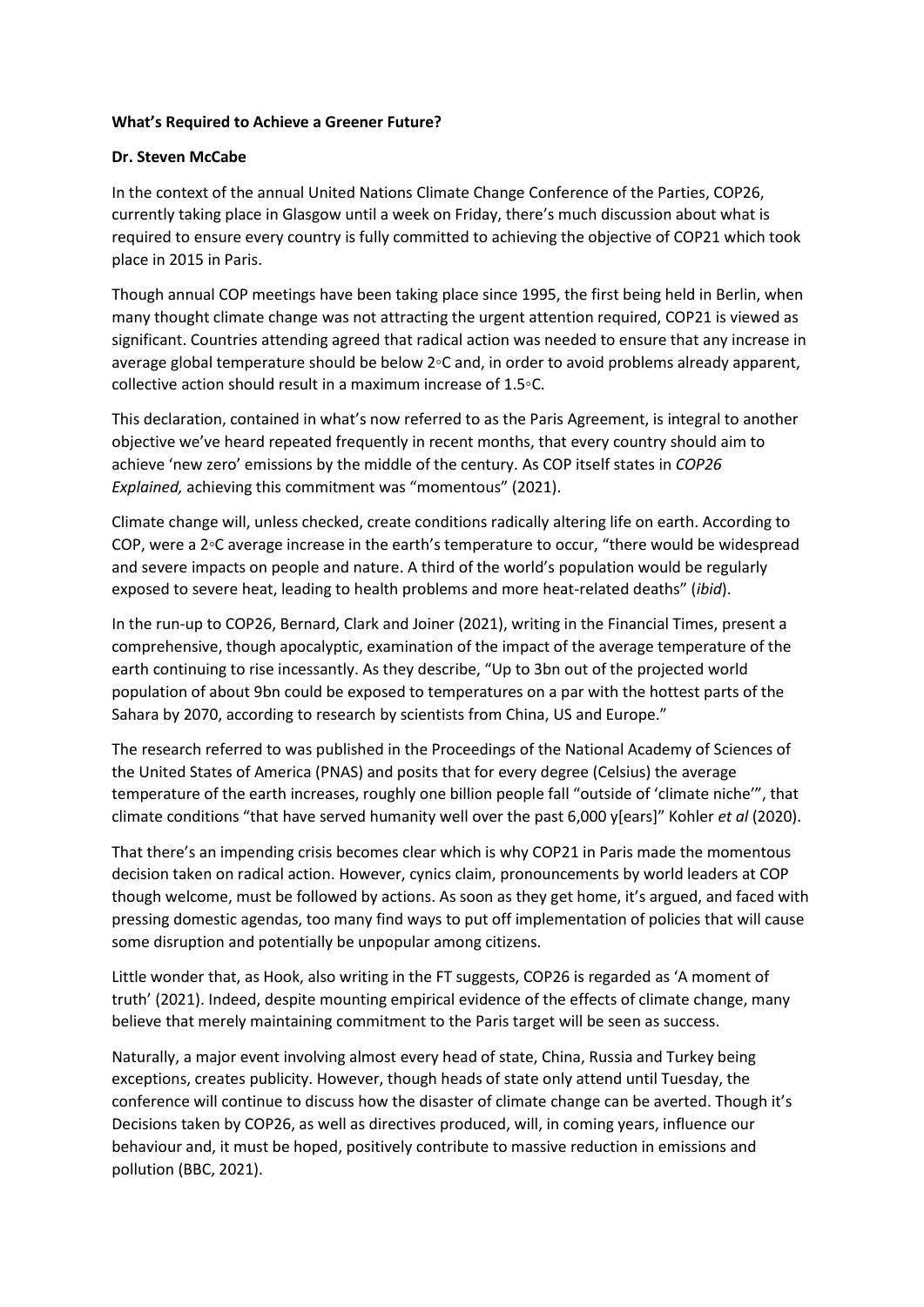As I explained in the first two chapters of *Exploring the Green Economy* (2021), 'Crisis, what crisis and why developing a green economy is critical to collective survival?' and 'What do we think about developing a more circular economy? Rubbish!', there is a great deal we can do individually to play our part in collectively ensuring the transition to a greener future.

Crucially, the way we consume is key to success.

Everything we buy should be decided in a way that is more sympathetic to the environment. The clothes we wear should be produced ethically and not in a way that uses harmful processes or chemicals. Ideally, clothes we purchase should be produced using natural fibres that will allow recycling rather than being thrown away which is all too typical at present.

The way we live at home should be altered and energy consumed is used in a way that consciously considers impact. Similar to the early 1970s, when the price of energy rose rapidly, increased cost will assist in influencing new forms of behaviour. It's also incumbent on us to dedicate greater attention to the efficiency of appliances we purchase and in how we use them.

It's to be hoped producers become even more discerning in what we're offered and in ensuring that should they fail, it it's simple, and cost effective, to replace components rather than simply throwing away and purchasing a new appliance, as is commonplace currently.

The amount of waste we produce, as shown in data, demonstrates the negative side of consumption is the amount thrown away that, ideally, could be reduced by a combination of judicious purchasing and availability of cheap replacement components.

As reflected on an article for *The Conversation* last week, 'Inspiration from the 1970s for today's young environmentalists' there's much to be learned from the time I grew up and from the example of the fictional Goods, Tom and Barbara, whose experiences of living a simpler life based on selfsufficiency was the subject of sitcom *The Good Life* (McCabe, 2021).

Perhaps the most significant thought I've developed in recent years is that the 1970s were, as well as being a decade characterised by political and economic upheaval, was an abiding sense among those who'd experienced the war and its immediate aftermath, that everything we owned and used was precious. Scarcity during the conflict with the Nazis followed by the 'austerity years', emphasised the value of the government slogan of 'make do and mend'.

Scarcity was acutely felt in relation to food during the Second World War. Consumption of food has become now something taken for granted. A walk down any high street attests to the variety of food available which, though positive, ensured contributed to a number of consequences including health.

Take, for instance, chicken. It is now, certainly compared to the post-war years, extremely cheap. However, as we discover as we learn how chickens are reared, there are inevitable costs in terms of our health (Vidal, 2021). As critics of some aspects of 'factory faming' ask, is it right that animals suffer merely to ensure we have cheap food?

Clearly, the food we purchase and the way we consume it must be an integral part of changing our behaviour to ensure a future that's greener. Reduction of meat and dairy products should be replaced by vegetable-based alternatives that are affordable to everyone, especially those on low income whose choices are currently dictated by what's cheapest.

Our homes, as we've been advised recently, will need to be heated by forms of energy using fuel or methods that don't produce emissions of carbon and methane. As to how this will be achieved is the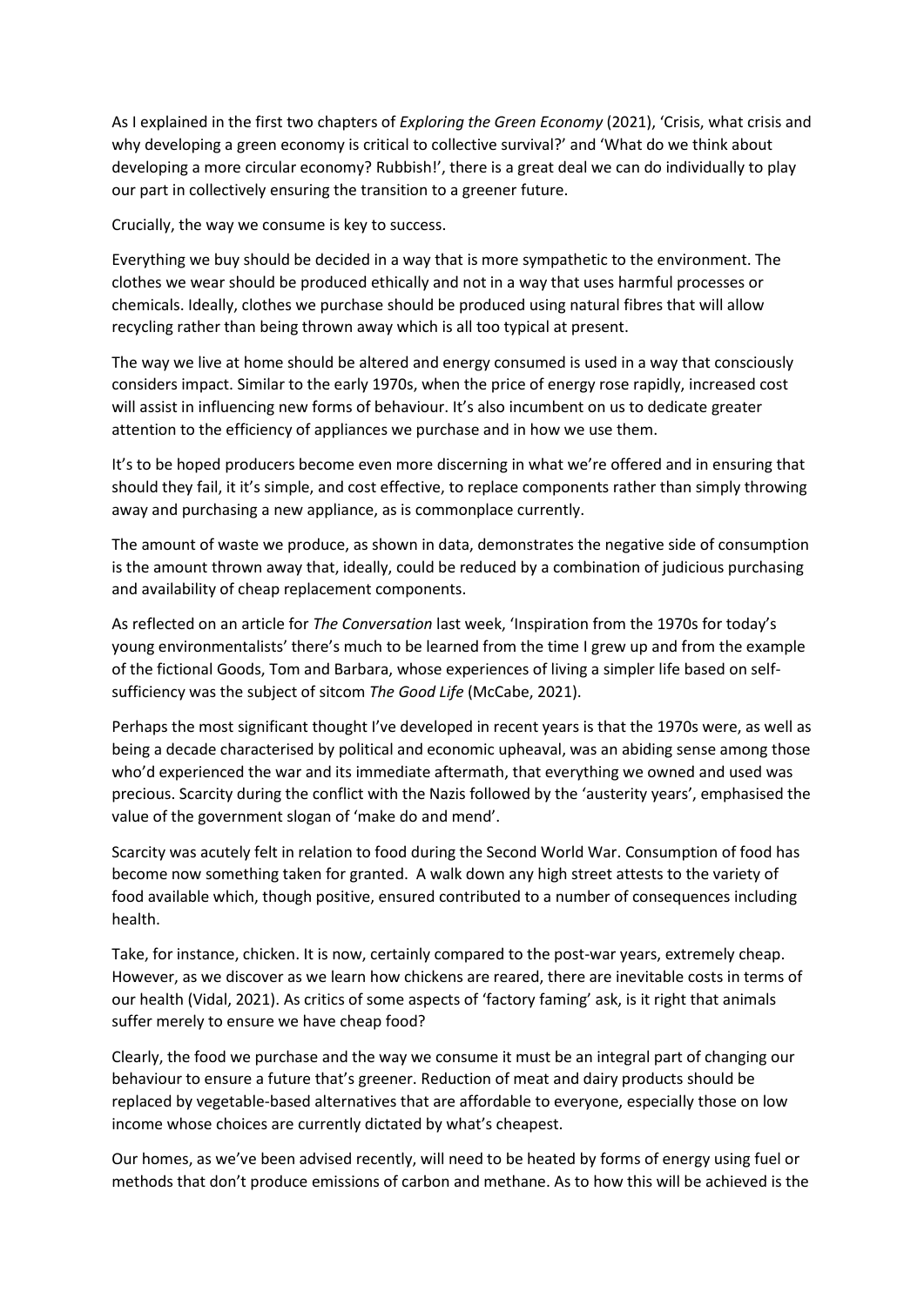challenge confronting the government. There can be little doubt that the level of investment needed will be high. However, as pointed out by many who contributed to *Exploring the Green Economy*, this will lead to opportunities of job creation and provide the added incentive for innovation and new technology associated with any 'revolution'.

Water, something taken for granted in the UK, should be used more sparingly. Like all other products we use, it should be recycled through sanitation. Recent headlines palpably demonstrate that for too long capital expenditure on water and sewage treatment has been woefully inadequate. That we are the lack of such investment is causing potential health issues we believe had been consigned to history should come as no surprise (Thompson, 2021).

The way we use transport and the journeys made should alter. Going on long-haul holidays by jet may be something we pay far more to enjoy. As the pandemic proved, we do not have to make as many trips in our cars.

Should we need to travel, doing do by cars powered by electricity will be preferred. More importantly as far as our health is concerned, we should ideally travel by foot, bicycle (assuming it becomes safer by, perhaps, fewer vehicles) and public transport that is vastly better.

Those claiming change to deal with the impact of climate change will be easy and not without some, perhaps considerable, disruption and expense, are mistaken (or wilfully blind). However, even commentators in parts of media traditionally reluctant in accepting the need for action seem to have undergone something of a change with respect to averting a continuation in the earth's temperature (Evans-Pritchard, 2021).

Though in the past he's been critical of those arguing for the need to deal with climate change, particularly in his career as a journalist, Boris Jonson, has admitted to undergoing his own 'road to Damascus' moment with regards to this climate change (Smith and Bloom, 2021). Critically, of course, once COP26 ends it will be the actions of his government which will be judged. Failure by the UK, as well as all other governments, is something that could lead to profound dreadful consequences.

In the meantime, individually, we can all do more to achieve a green future explicitly dedicated to protecting the planet for future generations.

**Dr. Steven McCabe is co-editor of** *Exploring the Green Economy, Issues, Challenge and Benefits* **(ISBN-13 979-8532032347) and companion text,** *Green Manufacturing, What this involves and how to achieve success* **(ISBN-13 979-8751284619), both recently published by Bite-Sized Books. He's also working on a text examining how to solve Britain's house price problem. Additionally, his chapter, 'Al Promised You a Miracle – Life Under 'Greased Piglet' Johnson'***,* **is included in** *Populism and the Media***, published by Abramis Academic published in June.**

## **References**

BBC (2021), 'What is climate change? A really simple guide', *BBC Science and Environment Website*, 13th October, [https://www.bbc.co.uk/news/science-environment-24021772,](https://www.bbc.co.uk/news/science-environment-24021772) accessed 2<sup>nd</sup> November

Bernard, S., Clark, D. and Joiner, S. (2021), 'Climate change could bring near-unliveable conditions for 3bn people, say scientists', *Financial Times*, 1st November, [https://www.ft.com/content/072b5c87-](https://www.ft.com/content/072b5c87-7330-459b-a947-be6767a1099d) [7330-459b-a947-be6767a1099d,](https://www.ft.com/content/072b5c87-7330-459b-a947-be6767a1099d) accessed 2nd November